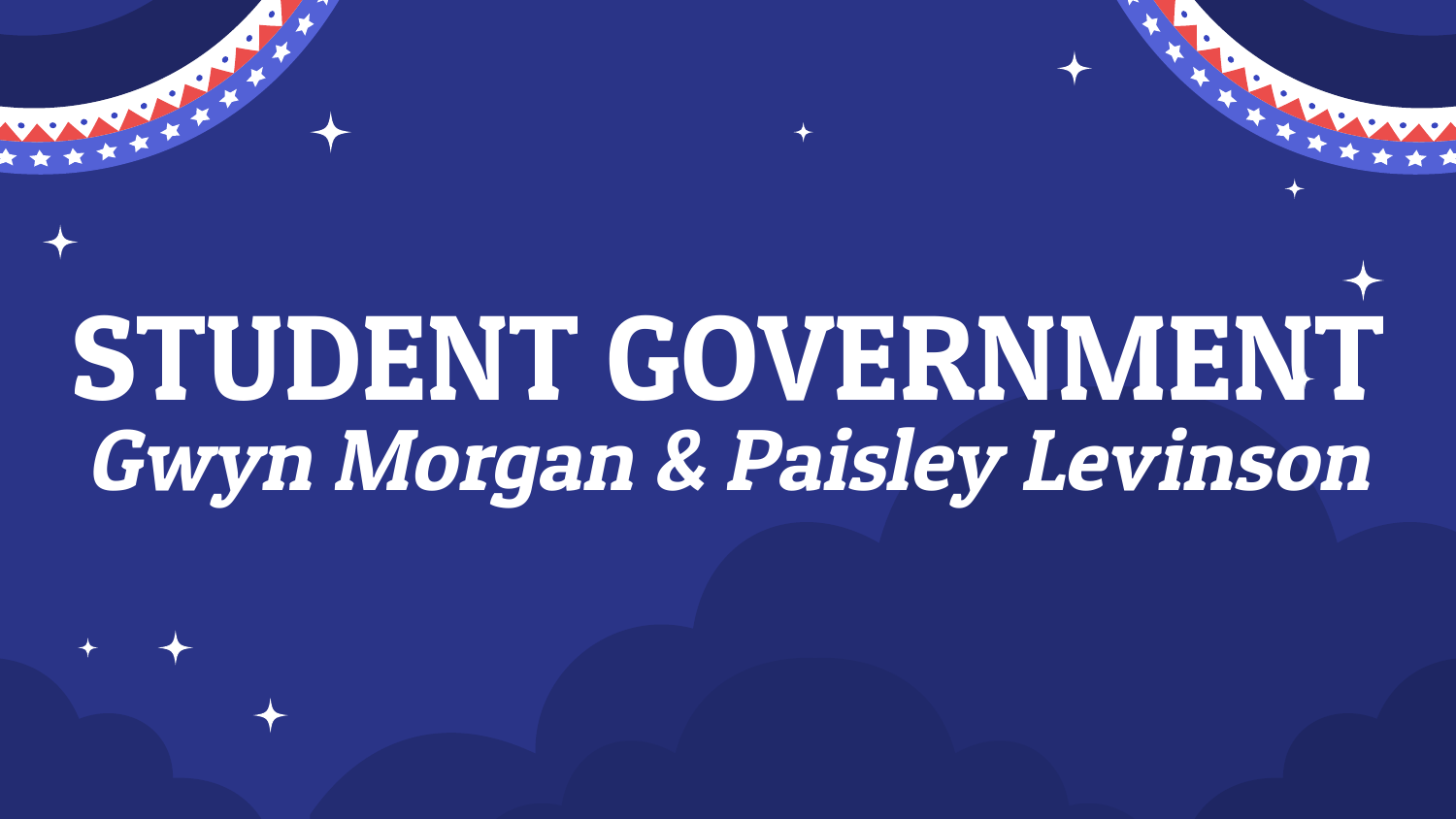### Our Mission



It's simple, students representing students. We hope to inspire and empower others by making positive changes within our school and community. We encourage others to be leaders and welcome differences and diversity. By incorporating student voice and opinion, we hope to help Chesterfield Elementary School SOAR to new heights!

**DO ALL THE GOOD YOU CAN. BY ALL THE MEANS YOU CAN. IN ALL THE WAYS YOU CAN.** IN ALL THE PLACES YOU CAN. AT ALL THE TIMES YOU CAN. TO ALL THE PEOPLE YOU CAN. AS LONG AS EVER YOU CAN.

John Wesley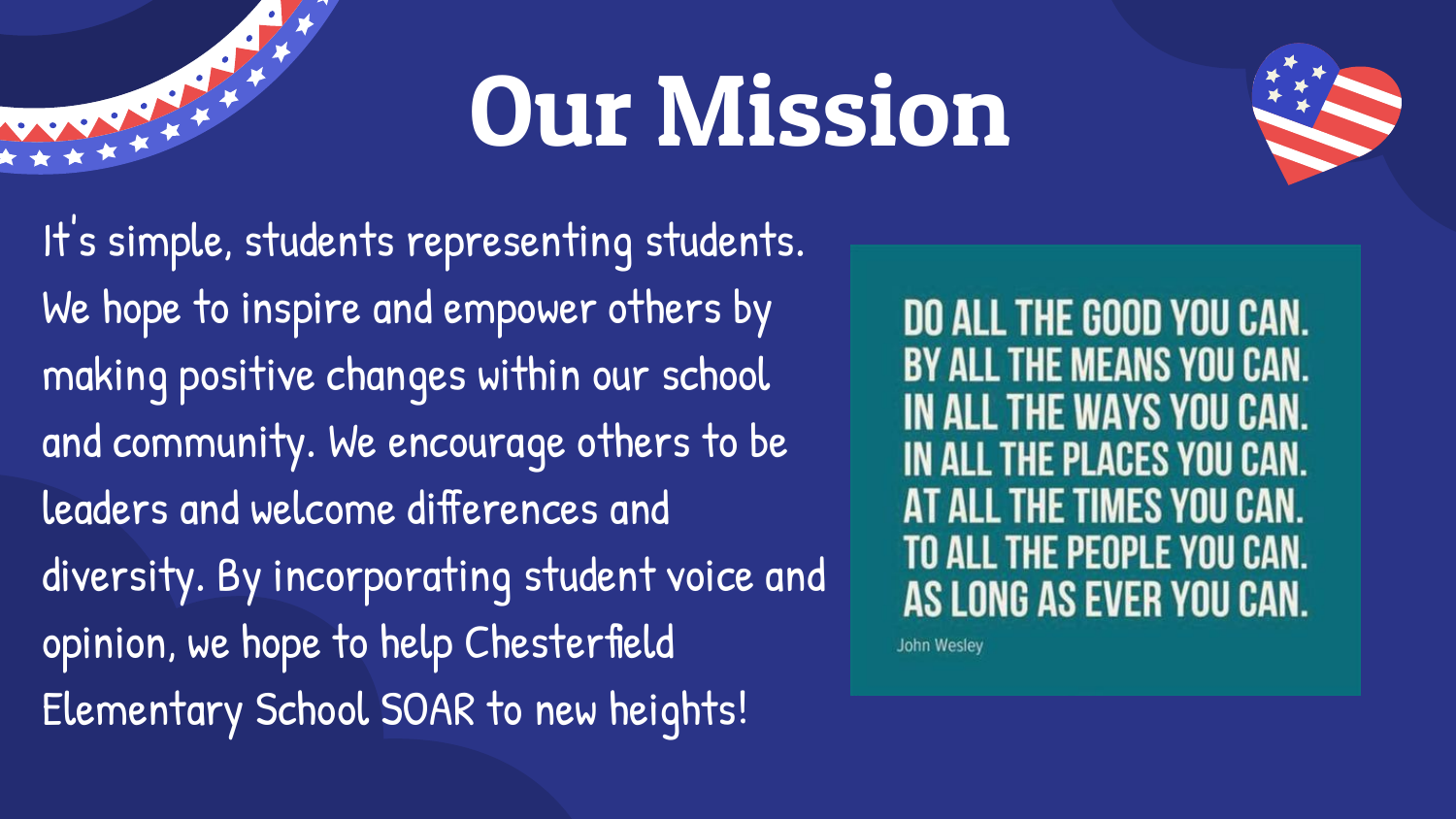## This School Year

- Conducted student government elections
- Included student opinions in decision making
- Addressed student body concerns regarding lunches
- Voiced student concerns at the Food Service Advisory Committee meeting
	- Summer Send Off Social...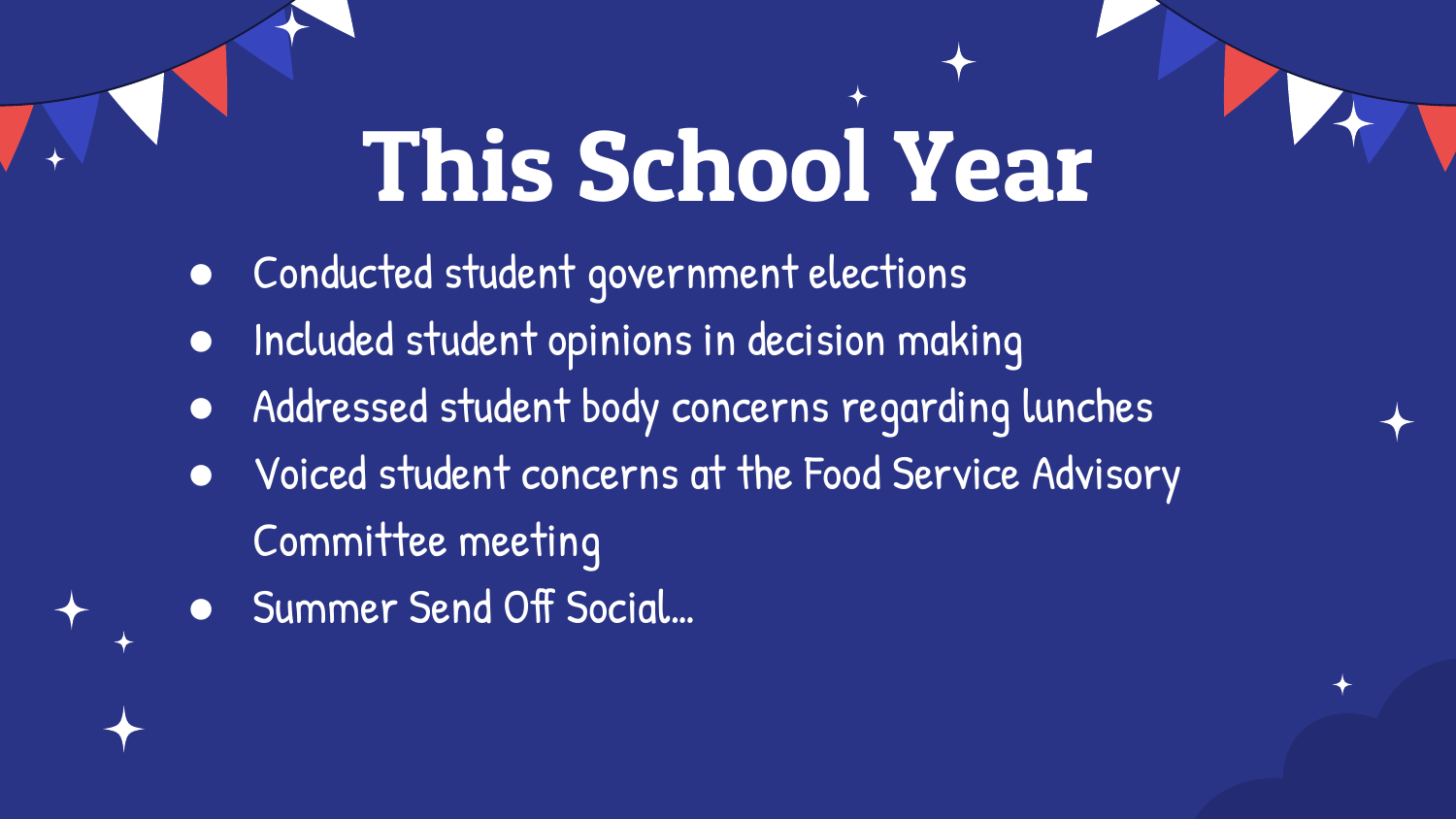### Summer Send Off Social

- A celebration to end a wonderful school year
- $\bullet$  June 17th 3:00-6:00
	- Pre-K-Grade 2 & LMD 3:00-4:30
	- $\overline{O}$  Grades 3-6 & UMD 4:30-6:00
- DJ in the gym
- Snacks & water in the cafeteria
- Games & Kona Ice outside
- Theme will be galaxy glow
	- Student body was sent a Google Form to vote for this
- We are looking for parent volunteers & a SignUp Genius has been sent out